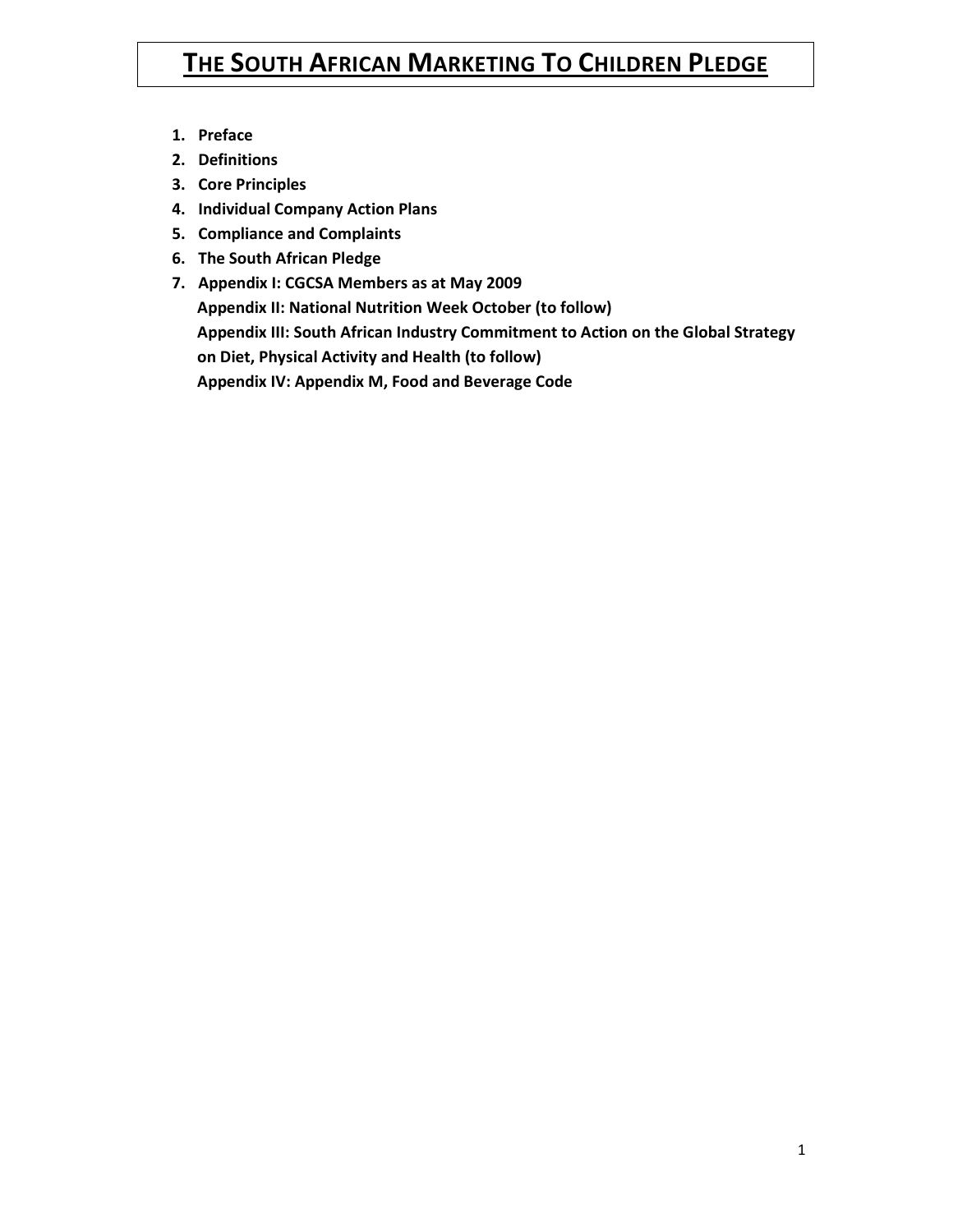# **1. Preface**

The Consumer Goods Council of South Africa (CGCSA) is the national organisation representing the packaged food, beverage and grocery products' industry.

 The CGCSA represents the nation's largest manufacturing sector. Membership of CGCSA comprises of approximately150 companies; subsidiaries and associates which constitute around 8 percent of the gross Rand value of the processed food, beverage and grocery products' sectors. (A list of members is included as Appendix I) By any measure, South Africa's food, beverage and grocery products' industry is a substantial contributor to the economic and social welfare of all South Africans. Effectively, the products of CGCSA's member companies reach every household.

The industry has annual sales and service income in excess of R180 billion and reportedly employs almost one in five of the nation's manufacturing workforce; of all South African's working in the industry, half are based in rural and regional South Africa. Likewise, the processed food sector sources more than 60 percent of its ingredients from South African agriculture.

The CGCSA agenda for business growth centres on public and industry policy for a socio-economic environment conducive to international competiveness, investment, innovation, employment growth and profitability.

The CGCSA's mandate, in representing member companies, is to ensure a cohesive and credible voice for the industry, to advance policies and manage issues relevant to the industry and to promote the industry and the virtues of its products and services, enabling member companies to grow their businesses.

The Council advocates business matters, public policy and consumer related issues on behalf of a dynamic and rapidly changing industry, operating in an increasingly globalised economy. As global, economic and trade developments continue to test the competitiveness of South African industry, transnational businesses are under increasing pressure to justify South Africa as a strategic location for corporate production, irrespective of whether they are South African or foreign owned. In an increasingly globalised economy, the ability of companies to internationalise their operations is as significant as their ability to trade globally.

Increased trade, rationalisation and consolidation of businesses, increased concentration of ownership among both manufacturers and retailers, intensified competition and dynamic, increasingly complex and demanding consumers are features of the industry across the globe. Moreover, the growing global middleclass of consumers is more sophisticated and discerning, driving innovation and differentiation of products and services.

The CGCSA is working together with government in taking a proactive, even tactical, approach to public policy to enable businesses to tackle the threats, and grasp the dual opportunities of globalisation and changing consumer demands.

To this extent healthy options and in many cases, nutritional and calorie information panels will be displayed on packaging and at Quick Service Restaurants to inform consumers and to assist them in making healthier choices, whilst other member companies have opted not to advertise any of their products to children.

Lastly, CGCSA promotes responsible trading and marketing practice.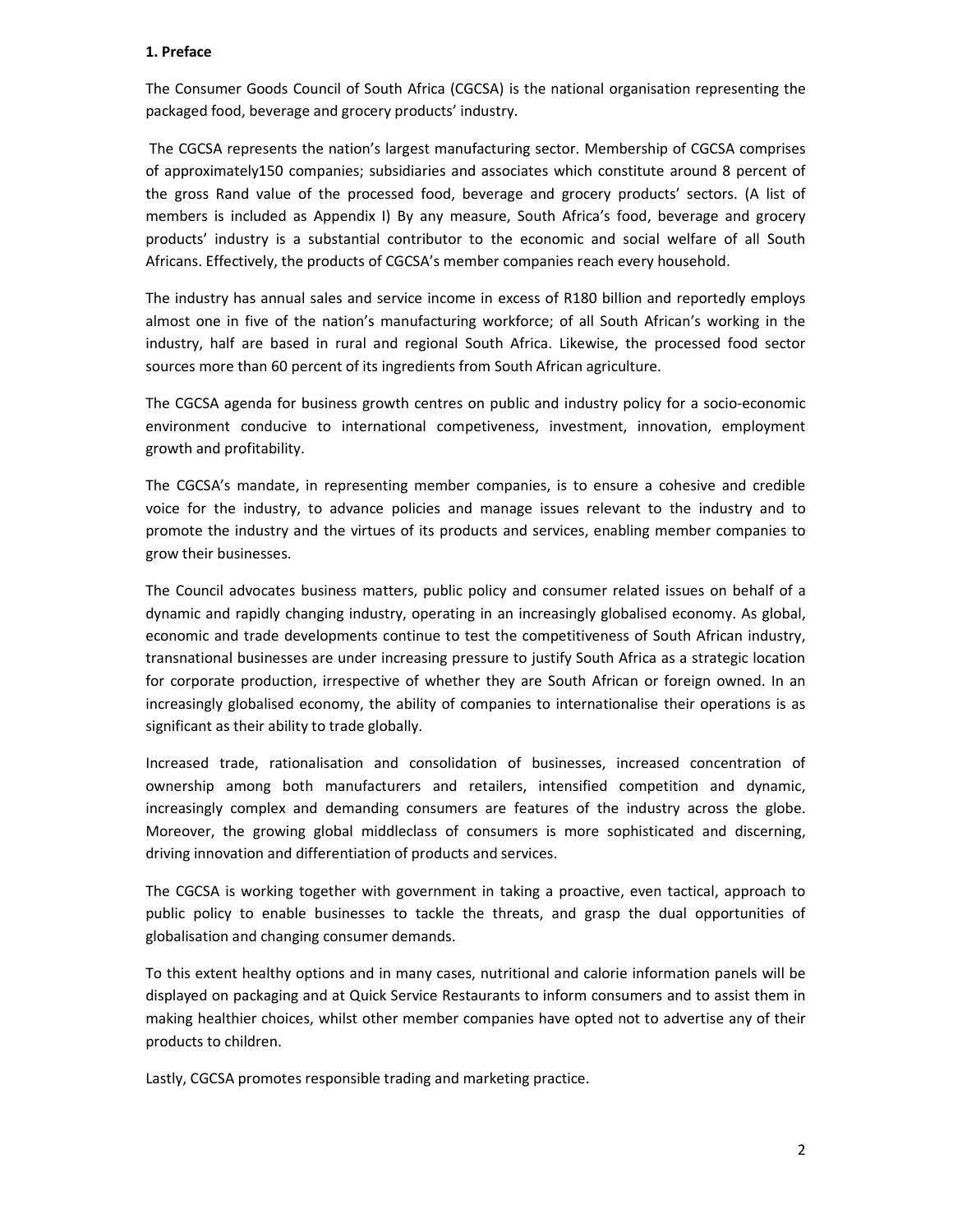Since 2006, the CGCSA has engaged with its members and the Department of Health in the development of a Code for Marketing/ Advertising to Children. The code was finally formally adopted by the Advertising Standards Authority (ASA) on the 1<sup>st</sup> August 2008 as its *Food and Beverage Code – Appendix M (Appendix IV).*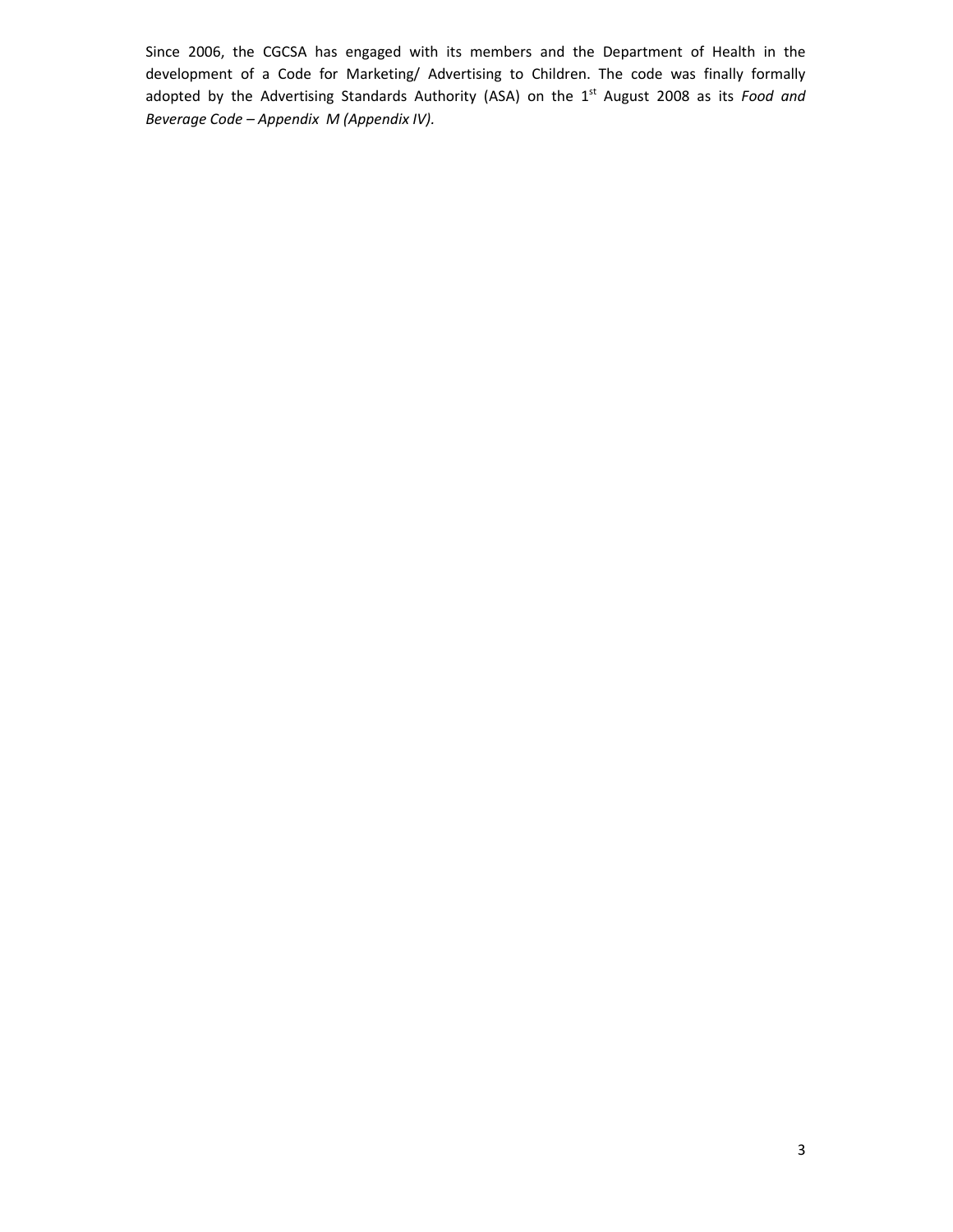# **2. Definitions**

In this initiative:

l,

# **Marketing Communications** means

- a) A matter which is published or broadcast using any medium in all of South Africa or in a substantial section of South Africa for payment or other valuable consideration and which draws the attention to the public or a segment of it, to a product, service, activity, person, organisation, or in line of conduct, in a manner calculated to promote or oppose directly or indirectly that product, service, activity, person, organisation or line of conduct;
- b) Any activity which is undertaken by or on behalf of an advertiser or marketer for payment or other valuable consideration and which draws the attention of the public or a segment of it to a product, service, activity, person, organisation or the line of conduct, in a manner calculated to promote or oppose directly or indirectly the product, service, person, organisation or line of conduct,

But does not include **Excluded Advertising or Marketing Communications**.

**Excluded Advertising or Marketing Communications** means labels or packaging for products.

**Advertising or Marketing Communications to Children** means advertising or marketing communications which, having regard to the theme, visuals, and language used, are primarily to children and are for product.

**Children twelve years old and under** means advertising to media audiences with a minimum of 50% of children twelve years old and under.

**Healthy dietary choices and a healthy lifestyle** are determined based on established scientific standards<sup>1</sup> that are verified by independent and credible experts which are acceptable to the Advertising Standards Authority of SA.

<sup>1</sup> Substantiation based on statistically valid data, employing a validated, proven scientific method and applicable to the claim being made. Where no official scientific standards have been established, the company will provide technical information (in-house company standards) to support the claim being made, and such inhouse standards will be independently verified by a credible expert.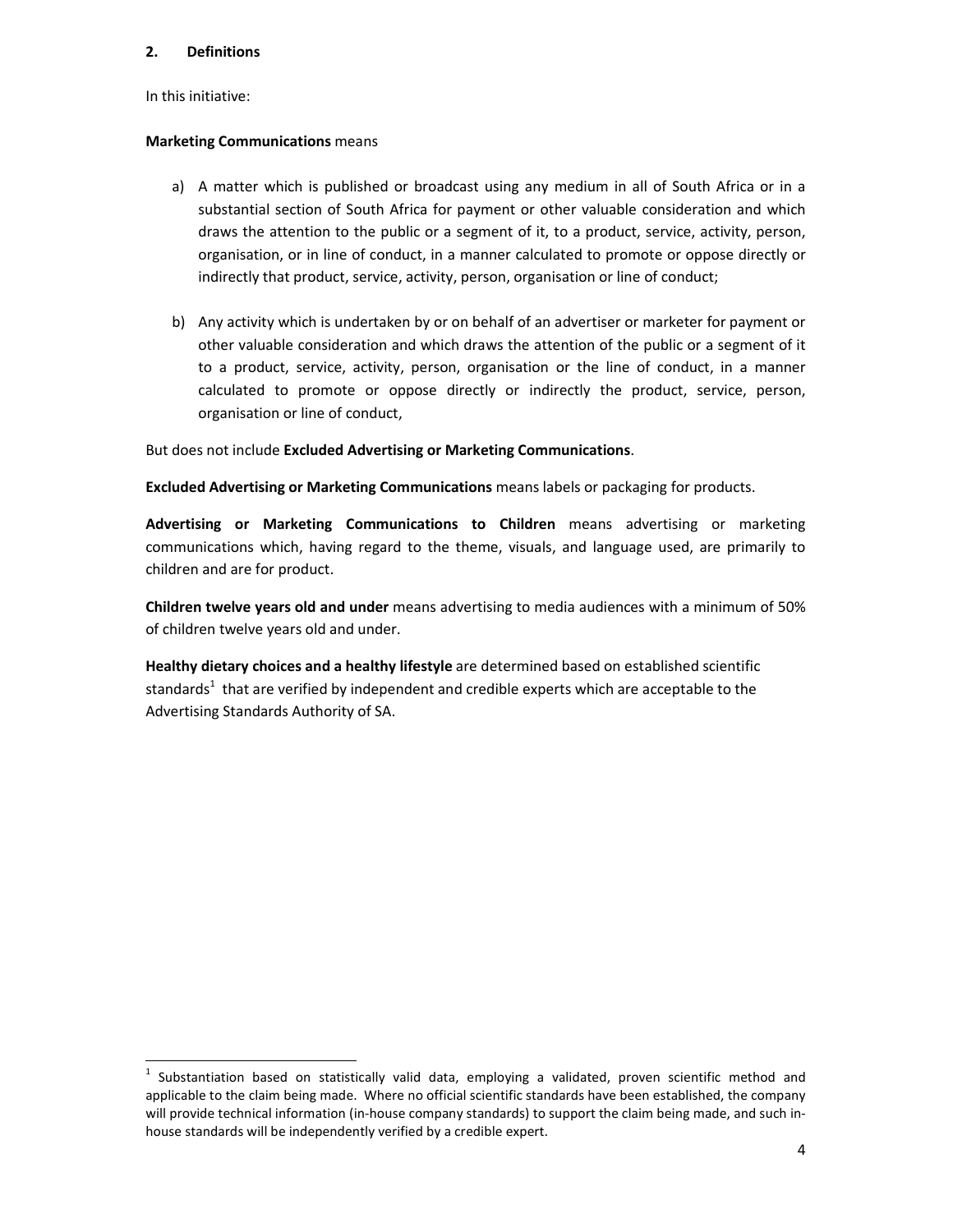# **3. Core Principles**

Companies participating in the *South African Marketing to Children Pledge* will publicly commit to marketing communications to children twelve years old and under with a view to promoting healthy dietary choices and healthy lifestyles.

Each participant will develop an individual company action plan that outlines how they will meet the following core principles:

I. Advertising Message

Participants will not advertise food and beverage products to children twelve years old and under<sup>2</sup> in television advertisements unless:

a. Those products represent healthy dietary choices;

AND / OR

- b. The advertising and/or marketing communication activities reference, or are in the context of, a healthy lifestyle designed to appeal to the intended audience through messaging that encourages:
	- i. Good dietary habits, consistent with established scientific standards;

AND/OR

- ii. Physical activity.
- II. Product Endorsement

l,

Participants will not use celebrities or characters licensed from third-parties (such as cartoon characters) in television advertisements targeted at Children of twelve years old and under unless those products represent healthy dietary choices and a healthy lifestyle.

This prohibition does not extend to company-owned characters; and to characters used on packaging, provided that the packaging does not appear in television advertising directed at children of twelve years old and under.

 $2$  South African Code specifically employs the term "twelve years old and under" to accord with the parental guidance age groups for screening of films is 13 and over, as employed by the Films and Publication Board, and implemented by national broadcasters.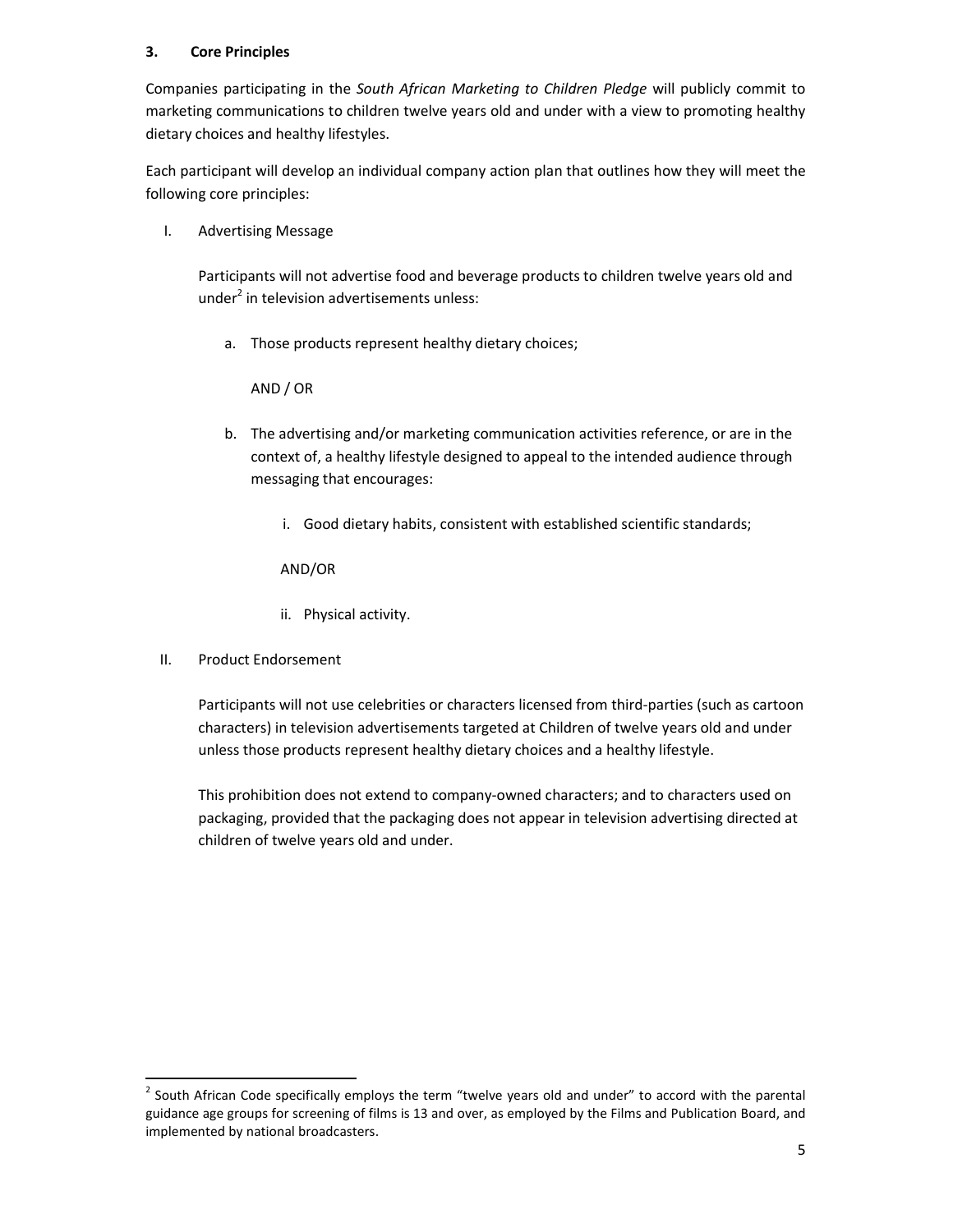# III. Marketing Promotions

- a. Food and beverage products that do not represent healthy dietary choices and a healthy lifestyle will not be used in promotional activity in television advertisements primarily targeted at Children twelve years old and under.
- b. All elements and conditions relating to a promotion should be clearly communicated.

Where promotions are permissible on television, the elements and conditions relating to promotions should also be clearly communicated at point of sale.

Where promotions are permissible to children of twelve years old and under, the likelihood of winning should be clearly communicated in wording readily understandable to them.

- IV. Advertising and marketing communications on or in close proximity to pre-school and primary school premises.
	- a. Food and beverage products that do not represent healthy dietary choices and a healthy lifestyle shall not advertise or use any form of promotional activity on or in close proximity to, pre-school and primary school premises.
	- b. Food and beverage products that do not represent healthy dietary choices and a healthy lifestyle, shall not use celebrities, characters licensed from third-parties or free gifts on or in close proximity to, pre-school and primary school premises except where specifically requested by, or agreed with, the school administration for educational purposes, or related to the healthy lifestyle activities under the supervision of the school administration or appropriate adults.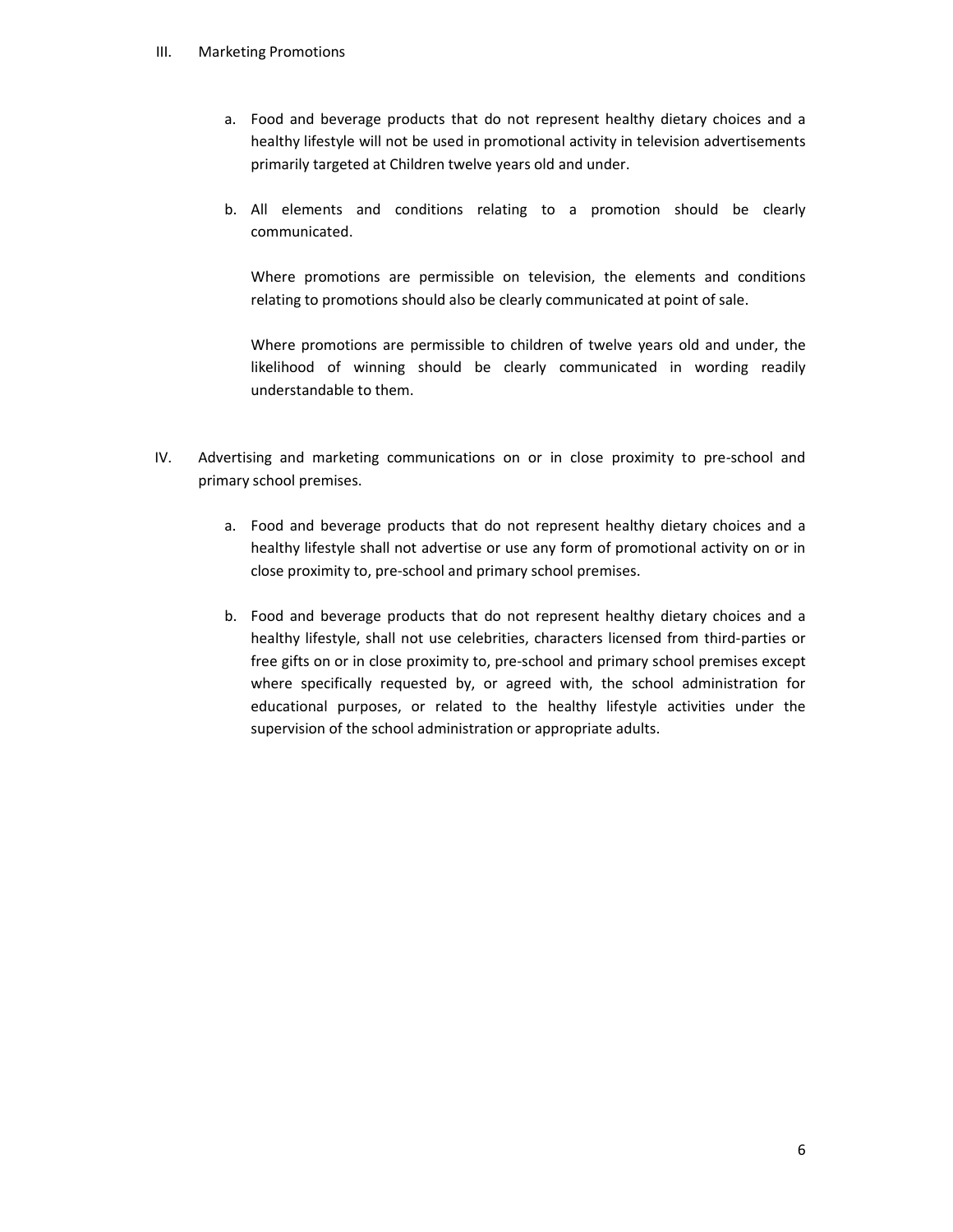# **4.** Individual Company Action Plans **AMENOWENT AMENDMENT**

Companies will sign up to this initiative as a minimum commitment, and may develop and publish individual company action plans which outline how they will meet the core principles of this initiative.

Because companies and their product lines vary, the way companies comply with this framework will differ. However, all commitments will be consistent with the core principles outlined in this initiative. This initiative outlines the minimum commitments required by signatories. Companies may choose to expand if they so wish.

Companies that have signed up for the South African Marketing Initiative are:

# **Manufacturers**

Cadbury\* Coca-Cola\* Danone\* Entyce/ Snackworks (AVI) Epic Foodcorp General Mills\* Kellogg\* Kraft\* Mars\* Nestle\* Oceana brands Parmalat Pepsico/Simba\* Pioneer Foods Rainbow Chicken **Tigerbrands** Unilever

Quick Service Restaurants

Famous Brands (Wimpy, Steers) KFC McDonalds\* Nando's

#### **Retailers**

Pick n Pay

\*Companies that have international pledges in place that may further enhance their commitment. – Please refer to individual websites.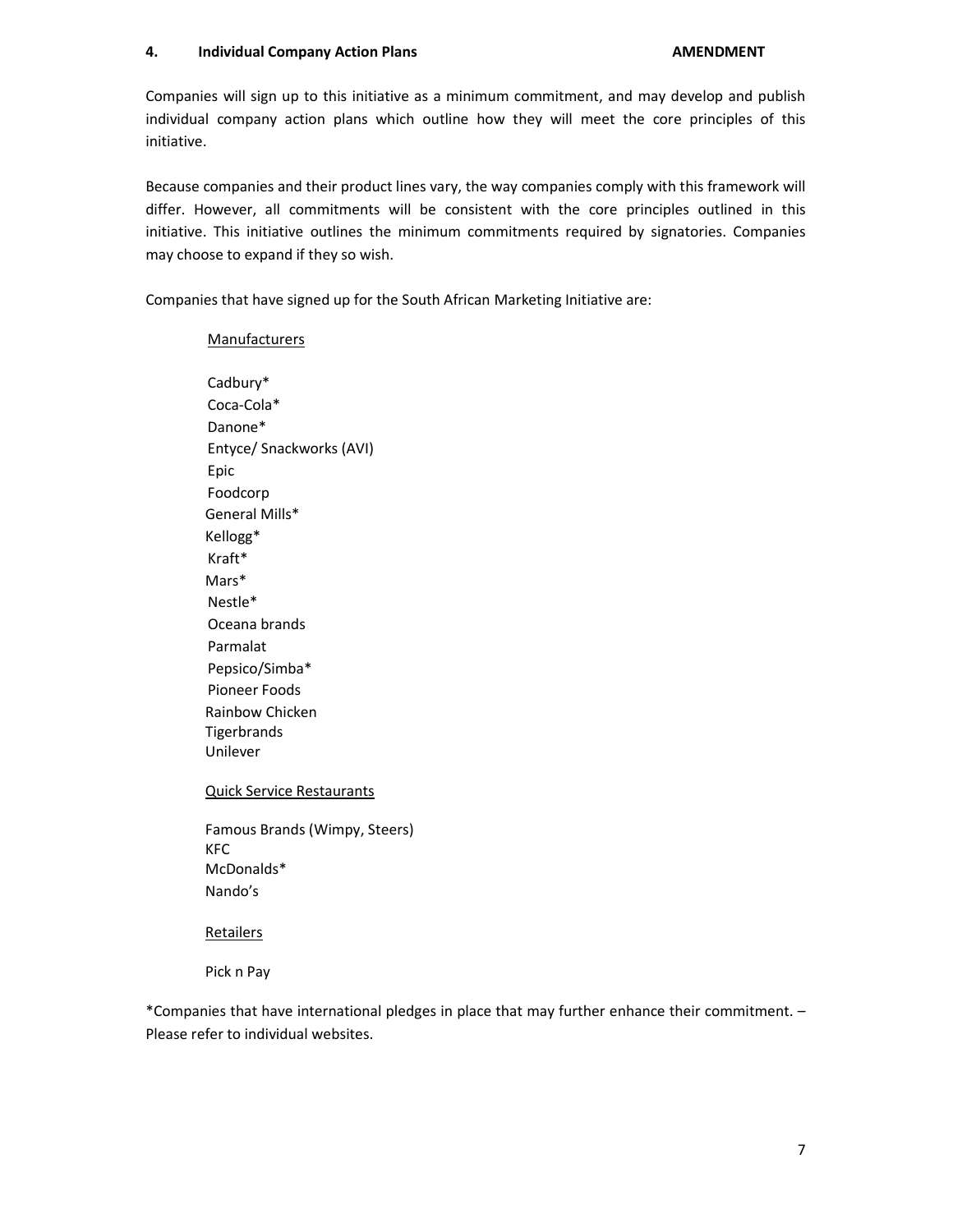# **5. Compliance and Complaints**

A transparent compliance monitoring programme or study will be developed to support this initiative within twelve months from the commencement of the initiative. However, all consumer, trade and government complaints may be lodged directly with the Advertising Standards Authority. (www.asasa.org.za)

These studies will be repeated periodically. The purpose of these studies will be to measure the industry's response, determine the nature of the improvements in performance and to report on the findings.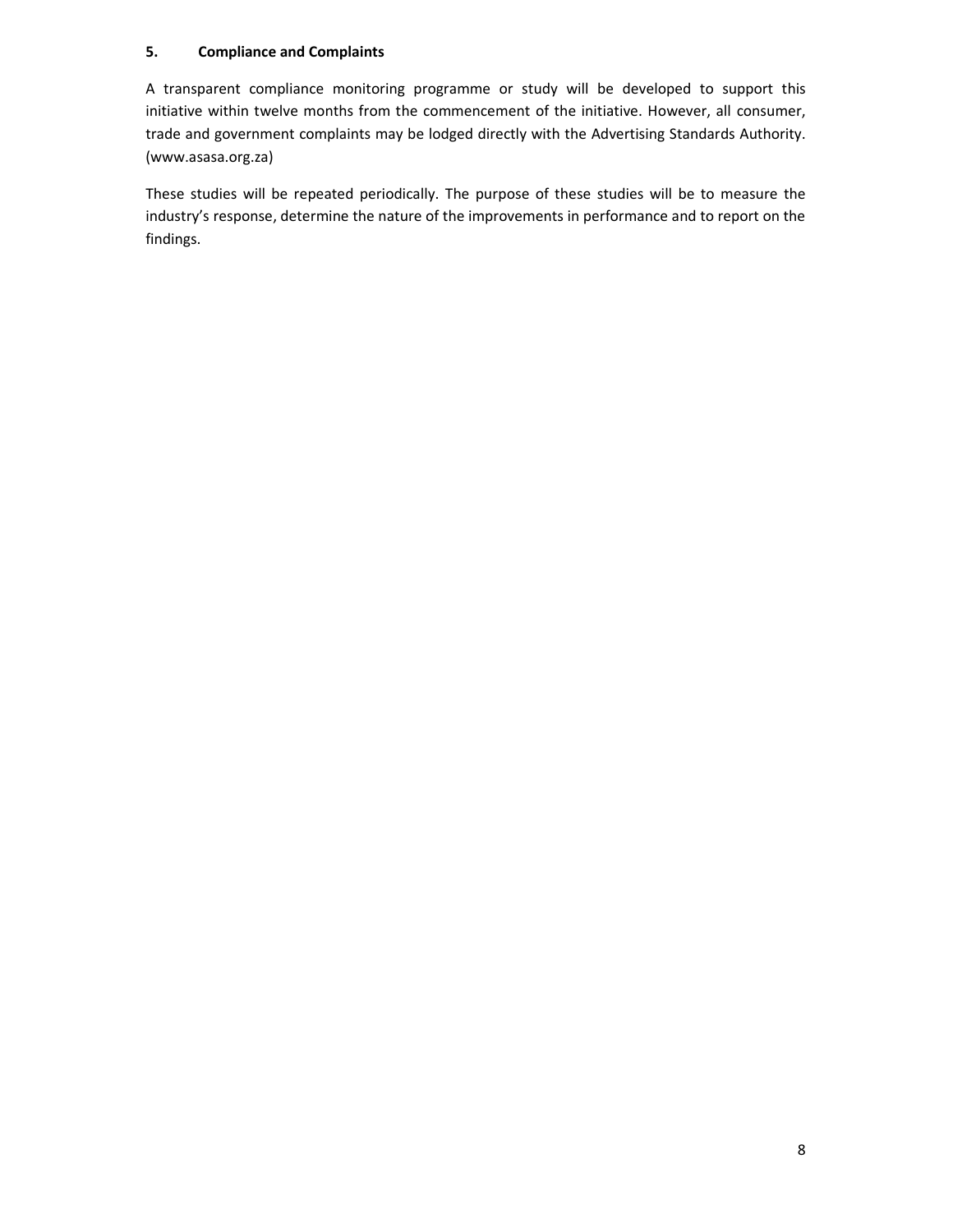# **The South African Pledge on Marketing to Children**

*The South African Pledge on Marketing to Children* confirms that a number of concerned South African companies in the Food, Beverage, Retail, and Quick Service Restaurant (QSR) sectors wish to commit to:

- Appendix M (Food and Beverage Code) to the *Code of Advertising Practice* as administered by the Advertising Standards Authority of South Africa (see www.asasa.org.za). Moreover;
- The signatories agree that there will be no advertising of products to children twelve years old and under, except where
	- I. These products represent healthy dietary choices; and / or
	- II. The advertising and/or marketing communication activities reference, or are in the context of, a healthy lifestyle designed to appeal to the intended audience through messaging that encourages:
		- a. Good dietary habits, consistent with established scientific standards; and
		- b. Physical activity.
- The signatories voluntarily agree not to use celebrities or characters licensed from third-parties (such as cartoon characters) in television advertisements targeted at children of twelve years old and under unless those products represent healthy dietary choices and a healthy lifestyle.
- The signatories voluntarily agree to limit marketing promotions targeted at children of twelve years old and under unless those products represent healthy dietary choices and a healthy lifestyle.
- The signatories voluntarily agree to limit **Marketing Communications** on or in close proximity of preschool and primary school premises
- The signatories also agree not to communicate on product that do not represent healthy dietary choices and a healthy lifestyle in primary schools.
- The signatories agree to a transparent compliance monitoring programme or study to to measure the industry's response, determine the nature of the improvements in performance and to report on the findings. However, all consumer, trade and government complaints may be lodged directly with the Advertising Standards Authority of South Africa (www.asasa.org.za).
- For the purpose of this initiative, advertising to "children twelve years old and under" means advertising to media audiences with a minimum of 50 % of children twelve years old and under.

For the purpose of this initiative, advertising to "children twelve years old and under" means advertising to media audiences with a minimum of 50 % of children twelve years old and under.

The Signatories still acknowledge and agree to bind themselves to the processes as stipulated by the Advertising Standards Authority for compliance to the Code

| <b>Commitment to this Pledge</b> |                                                                                                                                                                                                                                |
|----------------------------------|--------------------------------------------------------------------------------------------------------------------------------------------------------------------------------------------------------------------------------|
| Name:_______________________     |                                                                                                                                                                                                                                |
| Designation:_______________      | Date: the contract of the contract of the contract of the contract of the contract of the contract of the contract of the contract of the contract of the contract of the contract of the contract of the contract of the cont |
| Signature:                       |                                                                                                                                                                                                                                |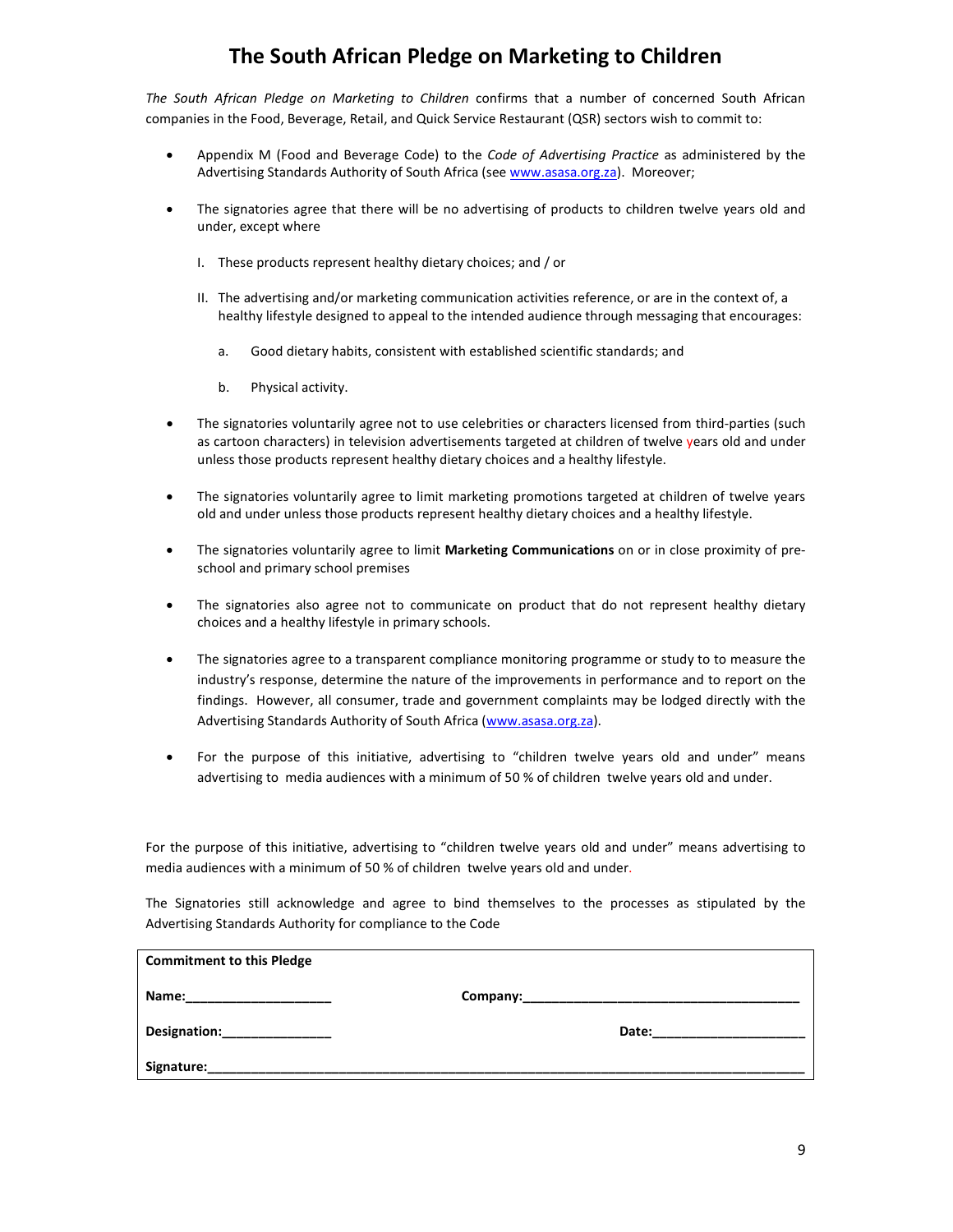#### **Appendix 1: CGCSA MEMBERS AS AT MAY 2009**

A B I, SOFT DRINK DIVISION OF SAB A S M C A V I FINANCIAL SERVICES (PTY) LTD • I&J • ENTYCE • INDIGO • SNACKWORKS ACNIELSEN MARKETING & MEDIA (PTY) LTD AMKA PRODUCTS PTY LTD BARLOWORLD LOGISTICS BAYER (PTY) LTD BEIERSDORF CONSUMER PRODUCTS BRITISH AMERICAN TOBACCO S A (PTY) LTD CADBURY CHEP S A CLOVER / DANONE S A COCA COLA SOUTH AFRICA DAIRYBELLE D H L EXEL SUPPLY CHAIN PTY LTD EDEK MANUFACTURING CC EPIC FOODS (PTY) LTD FAMOUS BRANDS FRANCHISE CO (PTY) LTD • STEERS • WIMPY • DEBONAIRS GLAXOSMITHKLINE BEECHAM ILLOVO SUGAR LTD INTERNET SOLUTIONS KELLOGG COMPANY OF S A (PTY) LTD KIMBERLY CLARK OF S A (PTY) LTD KRAFT FOODS SOUTH AFRICA MARS AFRICA (PTY) LTD MASSMART SERVICES (a div of MASSTORES (PTY) LTD ) MCDONALD'S S A (PTY) LTD METCASH TRADING AFRICA PTY LTD NESTLE NOLA OCEANA BRANDS LIMITED PAKCO (PTY) LTD PHILIP MORRIS SOUTH AFRICA (PTY) LTD PICK 'N PAY RETAILERS (PTY) LTD PIONEER FOODS (PTY) LTD • SASKO • BOKOMO • HEINZ • THE CERES BEVERAGE COMPANY • BOWMAN INGREDIENTS SA • AGRI BUSINESS PREMIER FOODS PROCTER & GAMBLE S A (PTY) LTD S C JOHNSON & SON PTY LTD SARA LEE HOUSEHOLD & BODY CARE PTY LTD SIMBA (PTY) LTD SPAR GROUP LIMITED TIGER CONSUMER BRANDS LIMITED TONGAAT HULETT SUGAR LIMITED TRENSTAR UNILEVER SOUTH AFRICA (PTY) LTD VITAL HEALTH FOODS WILLOWTON OIL WOOLWORTHS YUM FOODS RESTAURANT (PTY) LTD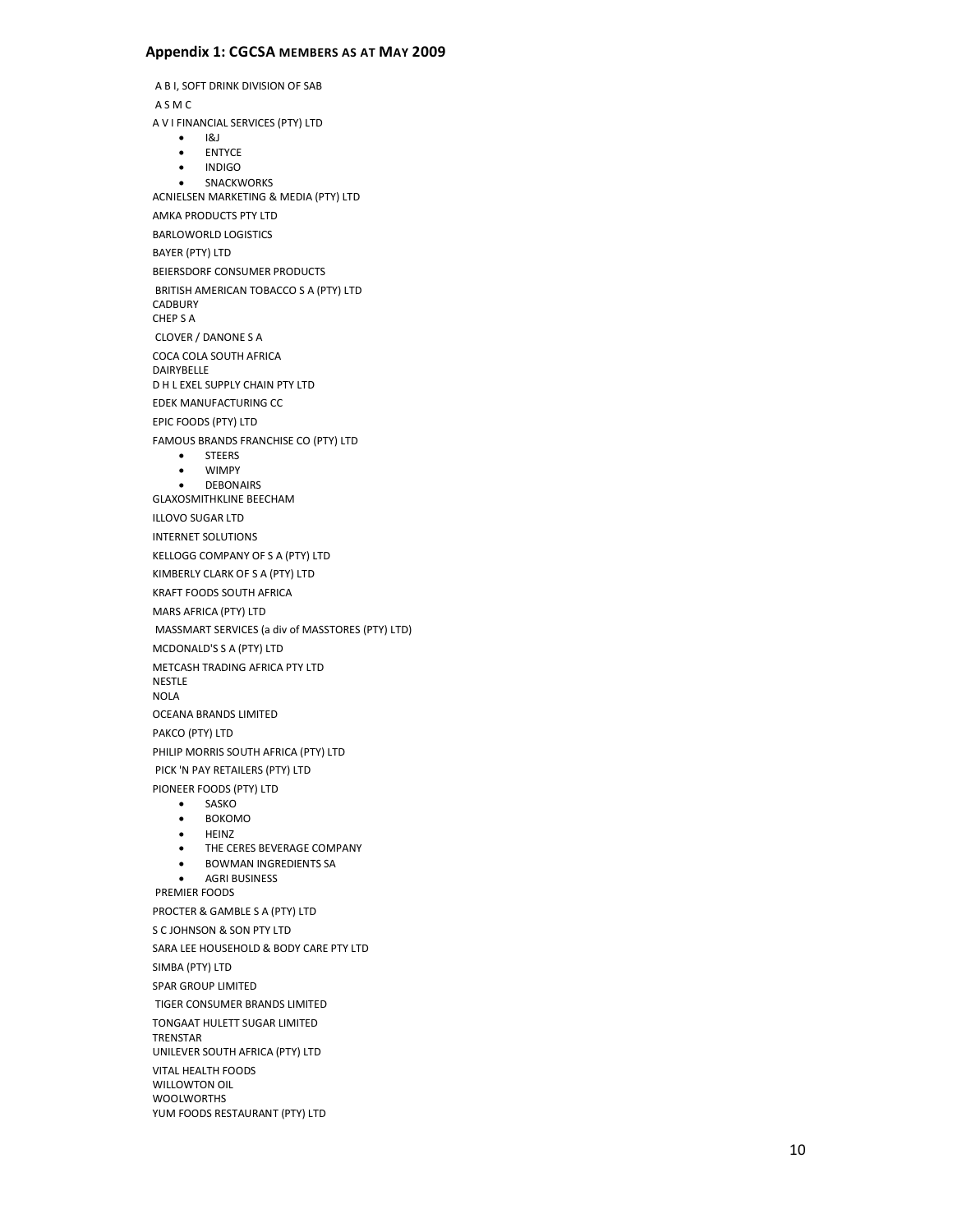# **Appendix IV**



**Appendix M**  Advertising Standards Authority of South Africa

> (Association incorporated under Section 21) Company Registration Number 1995/00784/08

# *Food and beverage code*

# **1. Preamble**

1.1 Food and beverage advertising to children should not bring advertising into disrepute or reduce confidence in advertising as a service to the industry and to the public.

#### **2. Scope**

- 2.1 This code is intended to regulate the advertising of food and beverage products in general, and in particular advertising of such products to children.
- 2.2 This Code is not intended to duplicate or be a substitute for any regulations effecting the labelling and advertising of products relating to health and nutrition.

# **3. Interpretation**

3.1 Nutrition information and claims should be judged by the likely perception of the reasonable person at whom the advertising is directed or who is likely to be exposed to advertising.

# **4. Legality**

4.1 Food and beverage advertising should adhere to all legal requirements.

#### **5. Honesty**

5.1 Food and beverage advertising should not be so framed as to abuse the trust of consumers at whom it is directed or who are likely to be exposed to it, or exploit their lack of experience or knowledge or their credulity.

#### **6. Responsibility**

- 6.1 Food and beverage advertising, including promotions, should not encourage poor nutritional habits or an unhealthy lifestyle in children, or encourage or condone excess consumption.
- 6.2 Portion sizes featured in food and beverage advertising should not be excessive or more than would be reasonable to consume by a person of the age depicted.

#### **7. Misleading**

7.1 Presentations in advertising for food and beverage products should accurately represent the material characteristics of the product featured, in particular, but not exclusively, with regard to taste, size, nutritional content, health benefits, nature, composition, method and date of manufacture, range of use, efficiency and performance, quantity, commercial or geographical origin or environmental impact.

#### **8. Social values**

- 8.1 As it is recognised that children of twelve years old and under are impressionable, food and beverage advertising should not mislead children about product benefits from use of the product. Such benefits include, but are not limited to, the acquisition of strength, status, popularity, growth, proficiency and intelligence.
- 8.2 Food and beverage product advertising should not undermine the role of parents or others responsible for a child's welfare in guiding diet and lifestyle choices.
- 8.3 Food and beverage product advertising should not directly appeal to children of twelve years old and under to persuade their parents or others to buy advertised products for them; or suggest any negative consequences of not purchasing the product.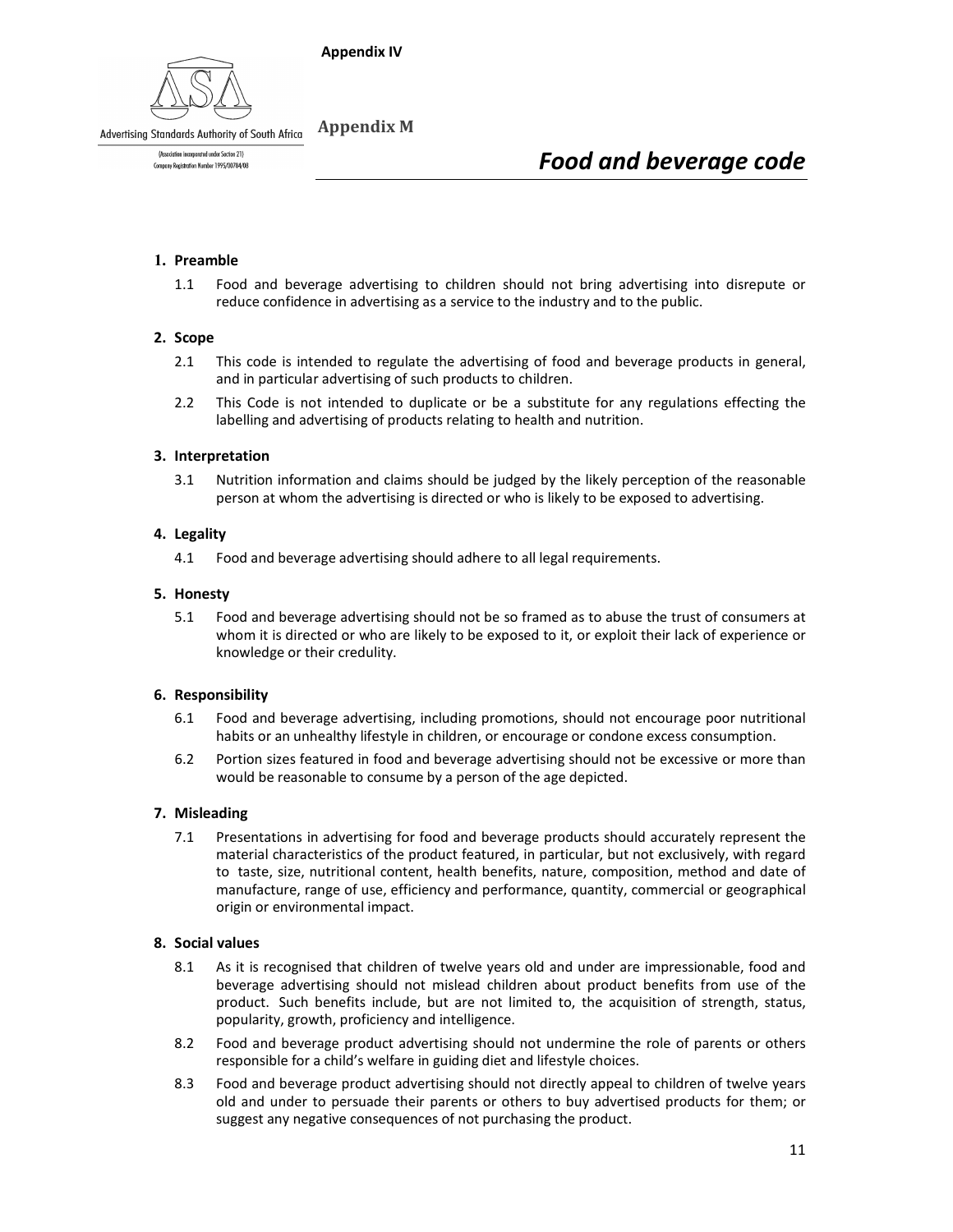# **9. Product endorsement**

- 9.1 Advertisers promoting food and beverage products that do not represent healthy dietary choices and a healthy lifestyle, consistent with established scientific standards acceptable in terms of Section II, Clause 4.1 of the Code of Advertising Practice, shall not use celebrities or characters licensed from third-parties (such as cartoon characters) in television advertisements targeted at children of twelve years old and under.
- 9.2 Clause 9.1 does not apply to company-owned characters.
- 9.3 Clause 9.1 does not apply to the use of characters on packaging, provided that the packaging does not appear in television advertising directed at children of twelve years old and under.

# **10. Inexperience and credulity**

- 10.1 Advertising directed towards children of twelve years old and under for food and beverage products should not create a sense of urgency.
- 10.2 Subject to the provisions of clause 9 dealing with product endorsement, it is recognised that fantasy, including animation, may be appropriate in communication with children.
- 10.3 Care should, however, be taken not to exploit the imagination of a child of twelve years old and under in a way that could create expectations of unattainable product benefits or exploit a child of twelve years old and under difficulty in distinguishing between real benefits and fanciful benefits

# **11. Substantiation**

- 11.1 All claims, including nutritional information and claims about nutrition and health benefits, should be substantiated in accordance with Clause 4.1 of Section II.
- 11.2 Claims about nutrition and health benefits should be conveyed in a manner easily understood by the reasonable consumer.
- 11.3 Nutritional or health claims in television advertisements targeted at children of twelve years old and under, may not be made in respect of products that do not represent healthy dietary choices and a healthy lifestyle, consistent with established scientific standards acceptable in terms of Section II, Clause 4.1.

# **12. Disclaimers**

12.3 All disclaimers targeted at children of twelve years old and under should be understandable to them, taking into account their limited vocabularies and level of language skills.

#### **13. Testimonials**

13.1 Testimonials should not contain any claim or implication to efficacy which is not substantiated in accordance with Section II, Clause 4.1.

#### **14. Marketing promotions**

- 14.1 Food and beverage products that do not represent healthy dietary choices and a healthy lifestyle, consistent with established scientific standards acceptable in terms of Section II, Clause 4.1 should not use promotional activity in television advertisements primarily targeted at children of twelve years old and under.
- 14.2 Whenever promotions are used the means of entry, the products to be purchased, if any, and the conditions of the promotion, should be clearly communicated.
- 14.3 Advertising targeted at children of twelve years old and under should clearly communicate the likelihood of winning in wording readily understandable to them.
- 14.4 The prize(s) and the number of prizes should be clearly communicated.
- 14.5 All prizes should be appropriate to the child audience.

#### **15. Marketing communications on pre-school and primary school premises**

15.1 Food and beverage products that do not represent healthy dietary choices and a healthy lifestyle, consistent with established scientific standards acceptable in terms of Section II, Clause 4.1, shall not advertise on, or in close proximity to, pre-school and primary school premises.